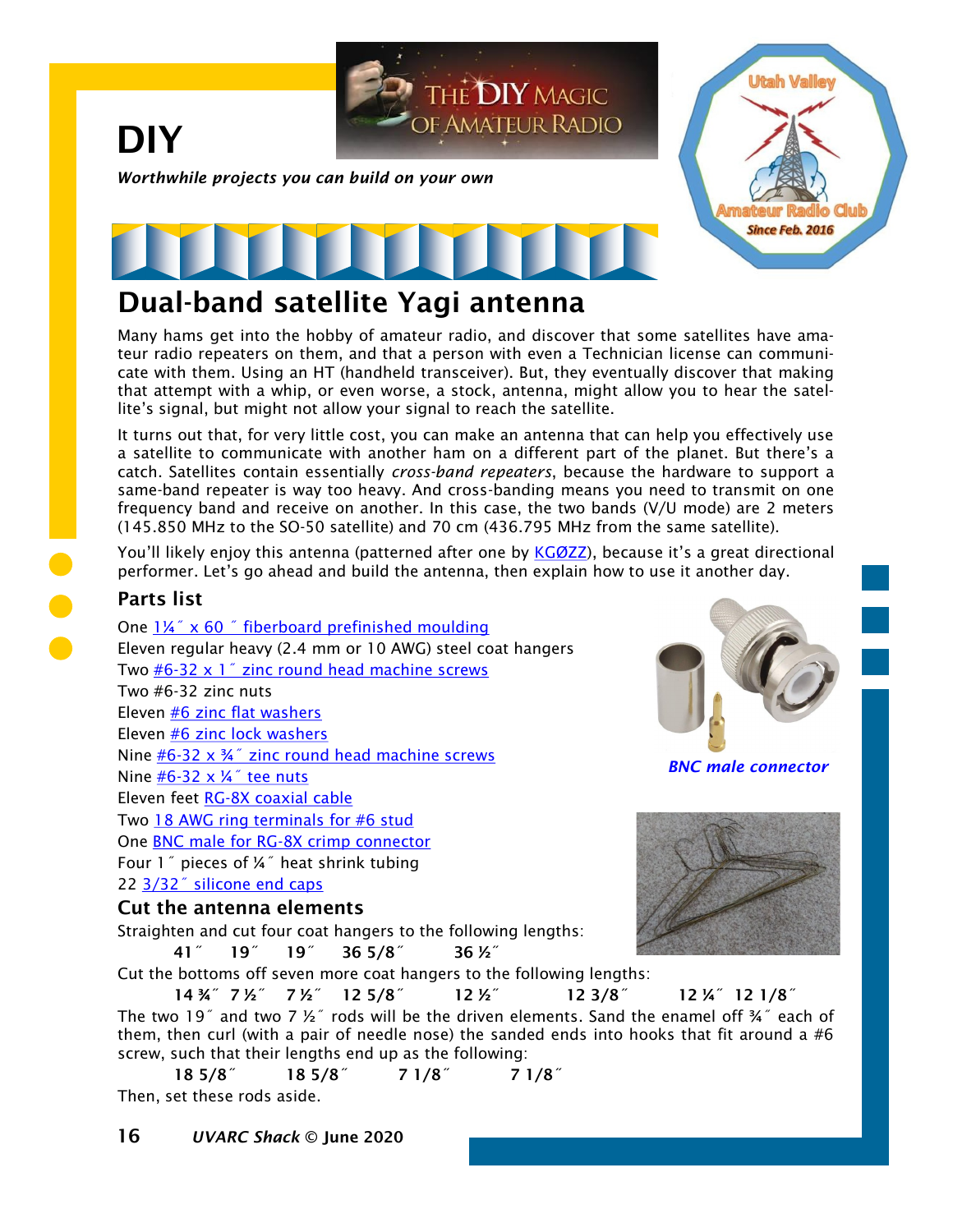

Identify one end of the fiberboard as the *front end*, which will point toward the satellite, and the other end the *handle end*. (You can use a [furring strip](https://www.homedepot.com/p/1-in-x-2-in-x-8-ft-Furring-Strip-Board-160954/100009348) instead of fiberboard, but I like fiber because of its resistance to splitting and splintering, and how nicely it cuts.) From the front end, measure and drill  $\frac{1}{4}$ " holes along the center of the boom at the following distances from the front end, to insert the tee nuts:

1 7/8˝, 2 ½˝, 7 1/8˝, 12 ¼˝, 14 7/8˝, 17 1/8˝, 22 1/8˝, 32 1/8˝, 39 ½˝

Also, drill two more 1/8˝ holes ¾˝ apart at 27 1/8˝ from the front end.

#### Attach the elements

Mark the center of the 36  $\frac{1}{2}$ " element, and attach it to one side of the fiberboard through the 2  $\frac{1}{2}$  hole by a #6-32 x ¾˝ round head machine screw through a lock washer and flat washer on one side, and tee nut over the rod on the other, with the rod through the tee nut closer to the front end. Mark the center of the 12 1/8˝ element, and attach it to the other side of the fiberboard through the 1 7/8˝ hole by another machine screw and tee nut set, but with the rod through the tee nut closer to the handle end of the tee nut. This is the only element whose rod goes through the handle



*1/8˝ holes ¾˝ apart*

end of the tee nut; the remaining rods go through the front ends of their tee nuts.



*tee nut and rod initial assembly front end final assembly*



Attach the 12 ¼˝, 12 3/8˝, 12 ½˝, 12 5/8˝, 14¾˝ elements to the 7 1/8˝, 12 ¼˝, 17 1/8˝, 22 1/8˝, and 32 1/8˝ holes, respectively, with the rods inserted into the front ends of the tee nuts, on the 70-cm side of the boom. Attach the 36 5/8˝ and 41˝ elements to the 14 7/8˝and 39  $\frac{1}{2}$  holes, respectively, on the 2-meter side of the boom.